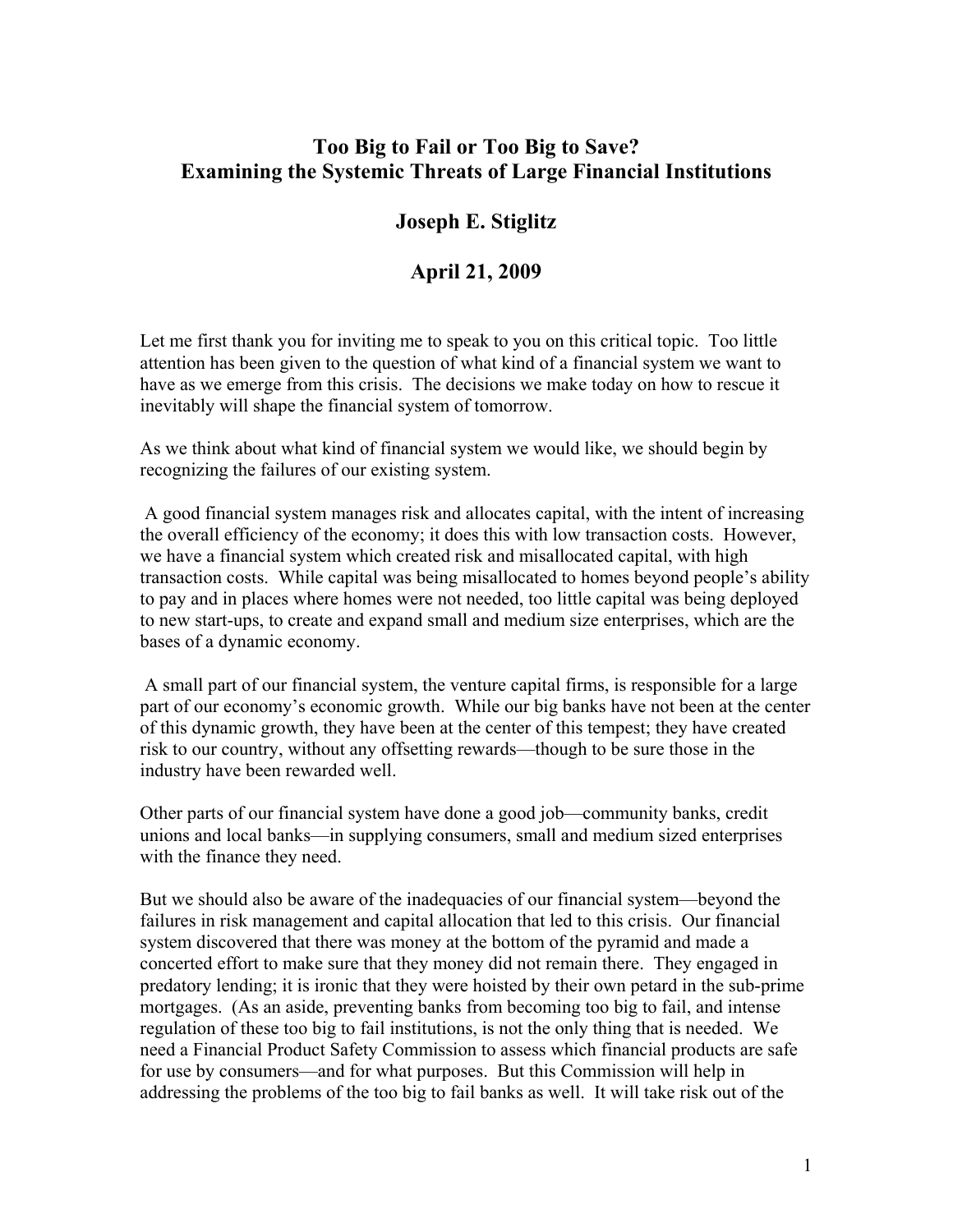system; these banks will not be able to buy up big packages of financial products that have a high risk of non-payment. We need strong regulation at the bottom of the pyramid to complement the strong regulation at the top that I describe below.)

 In some developing countries, modern banking services have been extended to even the poor in remote villages; by contrast, the poor in our inner cities are still using check cashing services which charge exorbitant fees. Modern technology should have resulted in a low-cost electronic payments system. Our system entails exploitive fees.

Thus, as we go about repairing—and bailing out—our financial system, we must keep in mind the kind of system we want to have going forward. We should not want to go back to the world as it was before the crisis. Nor can we.

We had too big of a financial sector. In the post-crisis era, the financial sector as a whole will shrink. Do we want it all to shrink proportionately? Or do we want to strengthen those parts that have done well, forcing most of the cutbacks on the too-big-to-fail institutions that have held a gun at our head and demanded the payment of hundreds of billions of dollars, lest the whole economy fails? There is no good case for making the smaller, competitive, community-oriented institutions take the brunt of the down-sizing, as opposed to the bloated, ungovernable, and predatory institutions that were at the center of the crisis.

I believe that one of the key problems comes from our allowing certain institutions to grow to be too big to fail—or, at the very least, very expensive to save. Some of them have demonstrated that they are too large to be managed. As Edward Liddy put it, "When I answered the call for help and joined AIG in September 2008, one thing quickly became apparent: The company's overall structure is too complex, too unwieldy and too opaque for its component businesses to be well managed as one entity."[1](#page-1-0)

 And yet, the response to the crisis has led to a consolidation of the big banks, increasing the risk of surviving banks becoming "too big to fail." The Congressional Oversight Panel has made it clear that some of the too-large-to-fail banks have been the recipients of huge subsidies under TARP. As I am sure you are aware, in the first set of TARP transactions, the largest subsidies, both in amounts and in percentage, went to Citigroup, Inc. and AIG. The value of the subsidy in the second Citigroup bail-out was estimated to be 50% of the \$20 billion they received. AIG's subsidy was estimated to be 63% of the \$40 billion they received. Back of the envelope calculations suggest that the more recent Citigroup subsidy may have been even larger.

There are other large subsidies implicit or explicit in government guarantees for newly issued bonds. Still other subsidies are hidden within the FDIC, when insurance premiums do not accord with actuarial risks. I and many others fear that the Public Private Partnerships will result in the banks being overpaid for some of their risky

 $\overline{a}$ 

<span id="page-1-0"></span><sup>1</sup> Liddy, Edward M., "Our Mission at AIG: Repairs, and Repayment," Washington Post, p. A13, March 18, 2009.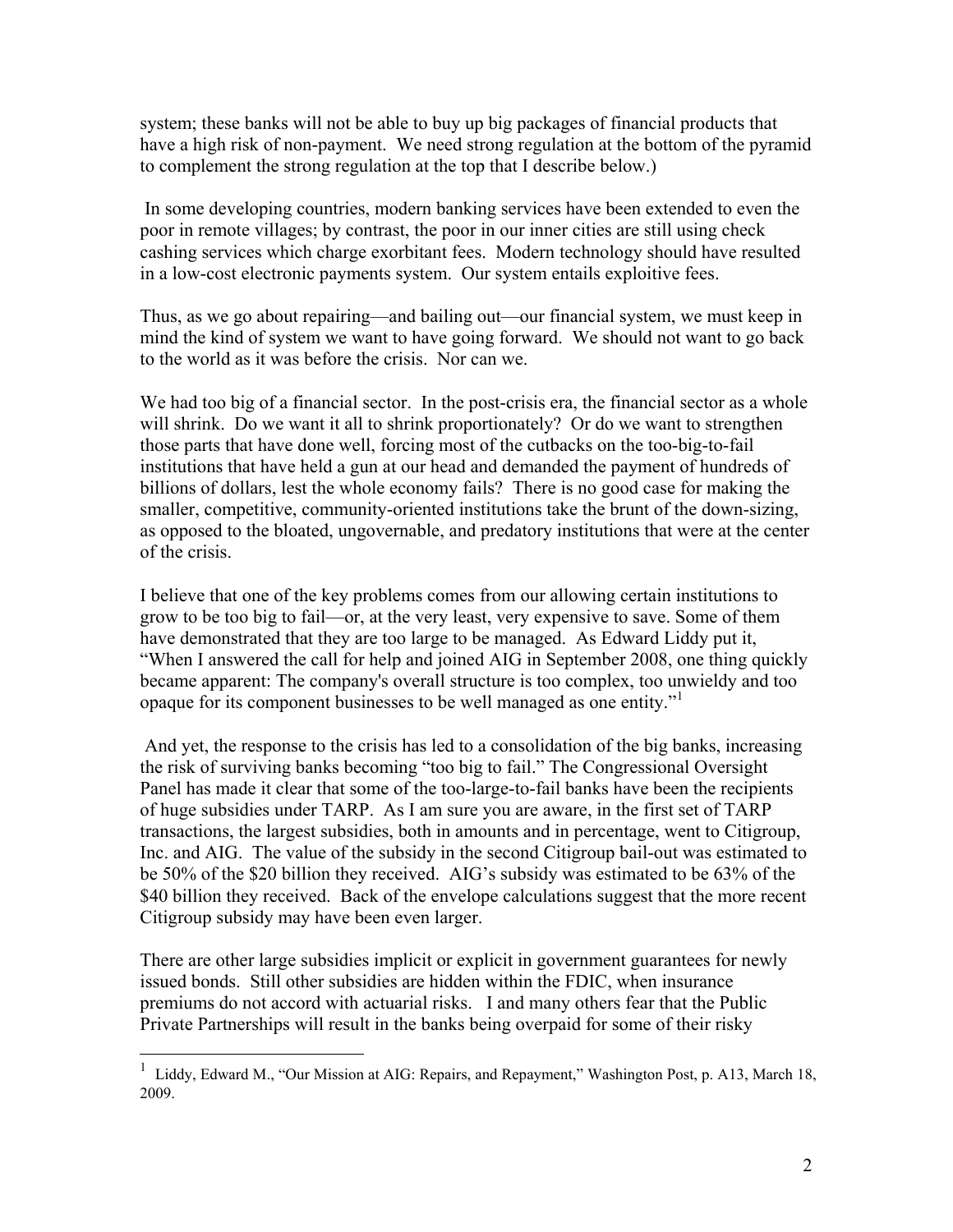mortgages; it is again a hidden subsidy tilting the playing field—in favor of the banks that were most engaged in excessively risky practices and that are in the best position to exploit a flawed bail-out program. As I pointed out in my New York Times op-ed<sup>[2](#page-2-0)</sup>, in spite of the rhetoric, this is not about price discovery of the assets as a result of problems of liquidity. What is being priced is an option on the asset, and the value of these options can be much, much larger than the actuarial value of the asset itself, with the difference being paid either by depositors (through FDIC insurance premiums)—and thus potentially, by a massive transfer from our good banks to our bad banks—or by taxpayers, if that proves too onerous, as well it might. Nor is it an ordinary partnership—the private sector gets 50% of the profits, though it puts up only 8% of the money, and yet the government is left bearing the brunt of the losses.

We should recognize that there is no free lunch, and the basic laws of conservation of matter apply in economics as they do in physics. There have been real losses, as loans were made on the basis of a housing bubble. The bubble has now broken, and no expressions of confidence are going to change that. Moving losses from the banks' balance sheets to the taxpayers or FDIC—even when done in a non-transparent way does not make them go away. Indeed, because of the adverse incentive effects of the structure of the program, the losses may be increased. Adverse selection and winners' curse problems may further increase the costs to the taxpayers and depositors. Professor Jeffrey Sachs<sup>[3](#page-2-1)</sup> and others have written about the large opportunities for gaming the system. I illustrated this in my New York Times article by showing that an asset with a 50-50 chance of either being worth 0 or \$200—so whose actuarial value is \$100—could be purchased by the so-called Partnership at a price of \$150 and still yield a handsome profit for the private partner. Had I had space, I would have gone on to illustrate an even worse possibility: the bank (or a surrogate of the bank, such as a hedge fund associate) becomes the "partner" with the government and pays \$300 for the asset. In doing so, it converts a risky asset worth, on average, \$100, into a safe asset—it receives net \$284 in both the good and bad outcomes. The government (TARP, FDIC) bears an expected loss of \$184. With so much money being thrown around, we should expect problems.

We need a transparent accounting of the potential losses, based on realistic and worst case scenarios of declines in real estate prices—not based on rosy scenarios suggesting that there will be no declines. Congress should demand a full risk analysis of the potential losses, not just from the TARP program but also from the other actions taken in response to this crisis: the increased coverage of deposit insurance; the guarantee of money markets (which acts as a subsidy to banks through its indirect impact on the commercial paper market); guarantees for bank fixed obligations; the value to the banks of the bail-outs of AIG, Fannie Mae, and Freddie Mac (the banks benefited indirectly as holders of Fannie and Freddie paper and as counterparties in AIG derivative swaps); the subsidies received as a result of the overpaying in the settling of AIG credit default swaps; and the variety of actions taken by the Fed. The Credit Reform Act made it clear that government should not provide guarantees and loans without taking into account an

<span id="page-2-0"></span> 2 Stiglitz, Joseph E., "Obama's Ersatz Capitalism," New York Times, p. A31, April 1, 2009.

<span id="page-2-1"></span><sup>&</sup>lt;sup>3</sup> Sachs, Jeffrey, "Obama's Bank Plan Could Rob the Taxpayer," Financial Times, March 25, 2009.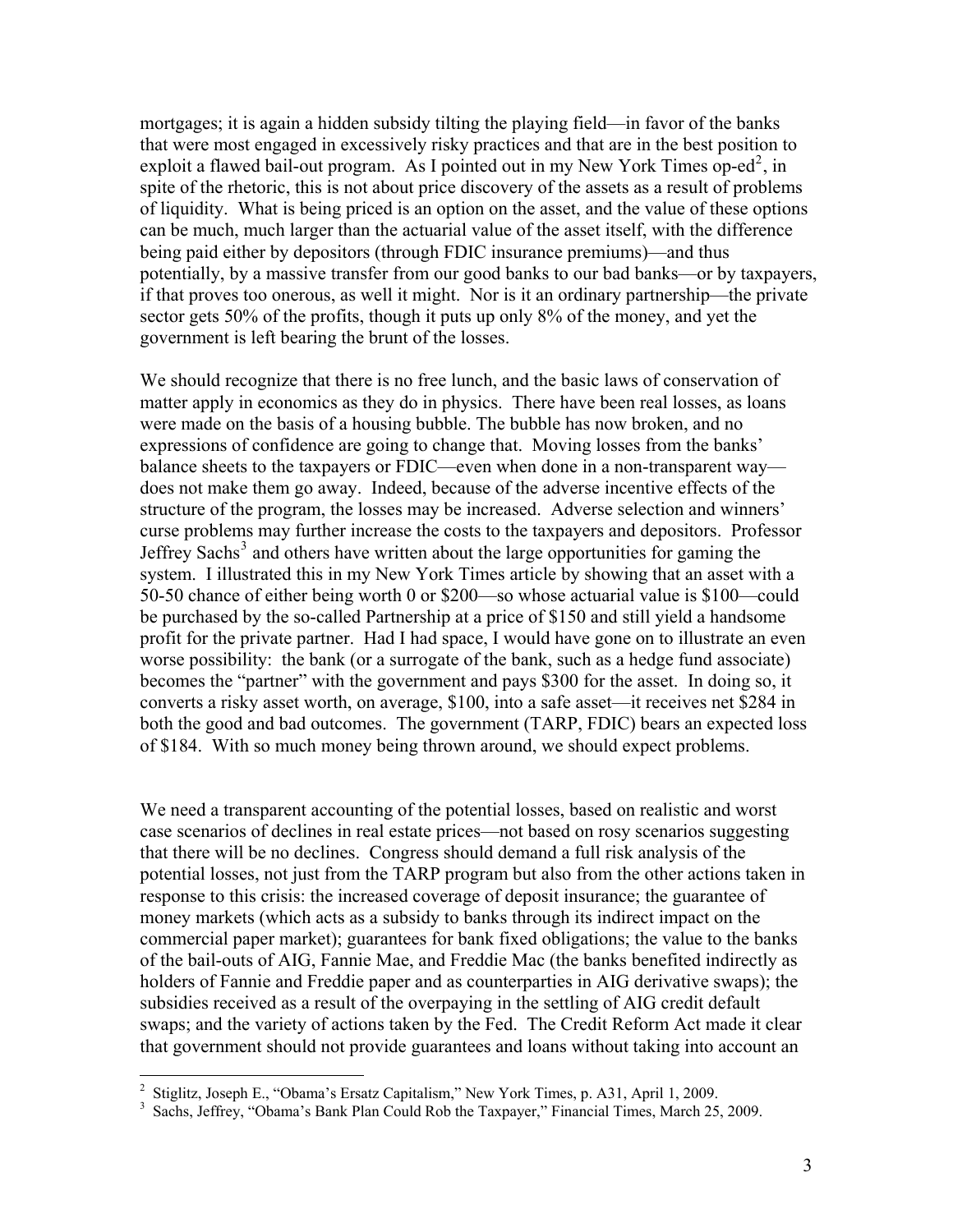estimate of the losses. This is an important initiative in enhancing transparency in government, and it should apply equally to government agencies, like the FDIC and the Fed. Playing by the rules would have required such an accounting. This Committee should, in addition, ask the CBO for a full analysis of potential losses.

In short, our bail-outs run the risk of transferring large amounts of money, often in nontransparent ways, to those banks that did the worse job in risk management—hardly principles on which normal market economics is based. Among these are some of the too-big-to-fail banks. In effect, the government is tilting the playing field—towards the losers, worsening the tilt that is always there simply from the implicit guarantees associated with being too big to fail. As I argue below, some of these subsidies may be an inevitable consequence of these banks' too big to fail status, but much of it is not. It has been a matter of policy choice.

The non-transparent way we have been bailing out the banks will almost surely increase the total cost to the economy and to the taxpayer. We have confused two different principles: bailing out the banks and bailing out the bankers, their shareholders, and (possibly) certain categories of bondholders. We could have saved the banks but not the shareholders at a much lower cost than the amount spent. To put it another way, we have confused *financial restructuring* of an institution with the collapse of the institution. Even an institution which is too big to fail is not too big to be financially restructured.

Inevitably, when an institution fails, there are effects on other institutions. Some of these may need help. Some may themselves be systemically significant. But it is often, perhaps usually, far cheaper to target money where it is needed than to rely on trickle down economics. As one looks at the recipients of the largesse given to AIG, relatively little of the money went to institutions that were systemically significant to the U.S., and at least the largest such recipient has claimed that it would not have failed, even had it not received the money. To be sure, it did not turn down the gift.

The way we have conducted the bail-outs has almost surely added to both the budgetary costs and the real economic costs, both those that are being encountered today, and those costs which we will bear in the future.

Regrettably, some of the discussion of regulatory reform has skirted the main issues. There is talk about the need for comprehensive oversight, bringing in the hedge funds. We should remember that the core problems were not with hedge funds; they were with regulations and regulatory enforcement of our big commercial and investment banks. This is what has to be fixed.

Being too big to fail creates perverse incentives for excessive risk taking. The taxpayer bears the loss, while the bondholders, shareholders, and managers get the reward. It also distorts the marketplace in another way: as we have noted, there are hidden subsidies (which have been increased in the current crisis), for instance in deposit insurance, in the government-provided explicit guarantees to newly issued bonds, and in the implicit guarantees to bondholders and shareholders associated with the bail-outs. (Even if the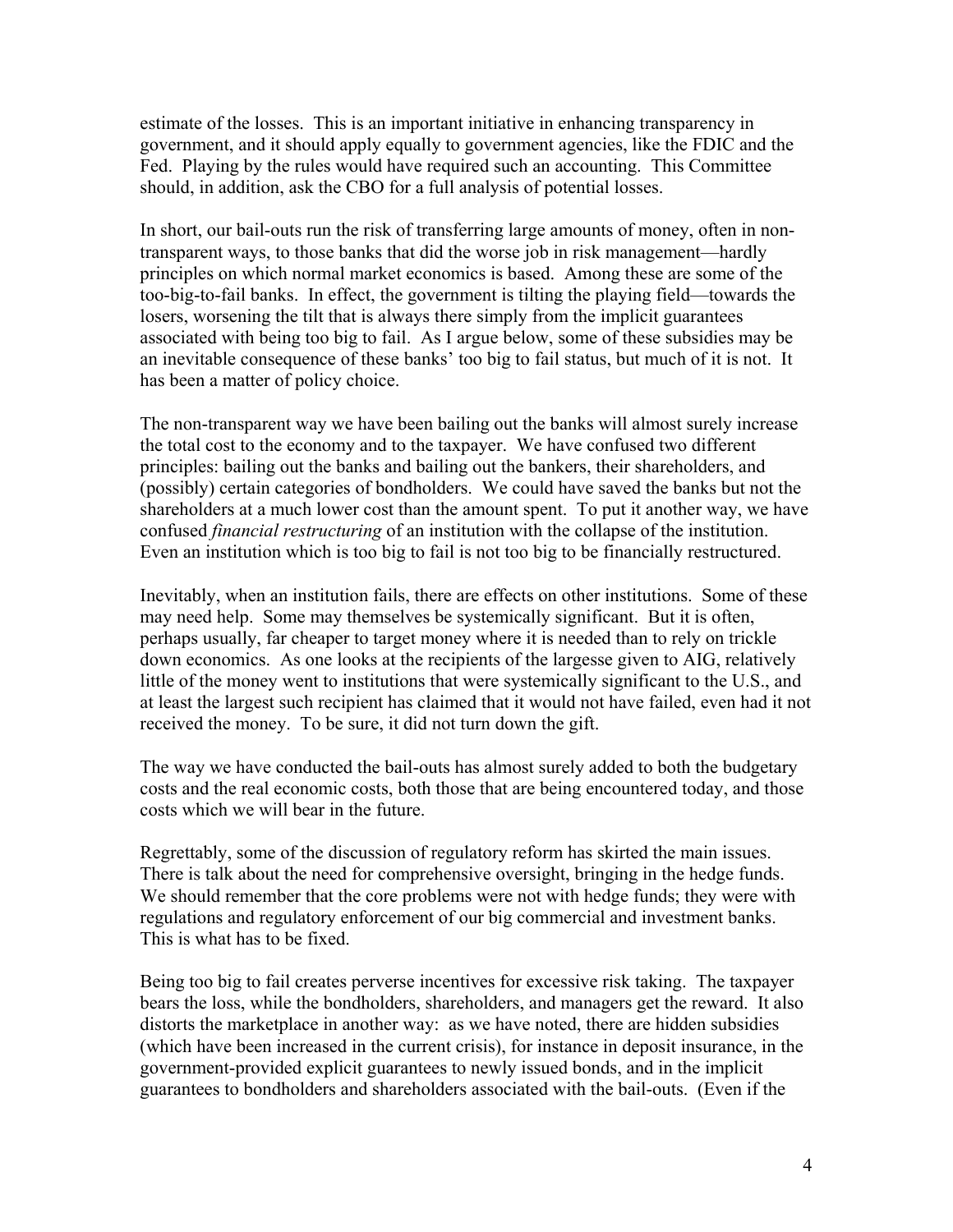FDIC bears the cost, it does not stay there; ultimately, it gets borne by market participants. Unless a strict "polluter pays" principle is adopted, the costs will be shifted in part to other financial institutions, with consequent distortions to the financial sector.)

What we have seen has long been predicted by economists. The first lesson of economics is that incentives matter. When there are perverse incentives, there are perverse outcomes—unless we constrain behavior. We should not have been surprised with what has happened.

Furthermore, this is neither the first failure of our big banks, nor the first bail-out. Their failures to judge creditworthiness have been repeated—in Mexico, in East Asia, in Latin America, in Russia. The only novel aspect of this is that it is the first major bail-out at the expense of the U.S. taxpayer since the S&L debacle. In these bail-outs, there was much discussion of the problem of moral hazard. With each bail-out, it became worse.

With the bail-out of AIG, we have officially announced that any institution which is systemically significant will be bailed out.

We could have reduced the extent of moral hazard had we made an obvious distinction in the subsequent bail-outs between bailing out the banks and bailing out the bankers, their shareholders, and their bondholders. The decisions of both the Obama and Bush Administrations to extend unnecessarily the corporate safety net have meant not only that incentives are more distorted but also that our national debt will be massively larger than it otherwise would have been. Going forward, I think it is imperative that Congress narrow the breadth of this new corporate welfare state. It is people that we should be protecting, not corporations. But even were we to correct what I view to be these grievous mistakes, the problem of too-big-to-fail institutions remains.

There are but too solutions: breaking up the institutions or regulating them heavily. For reasons that I will make clear, we need to do both.

 The only justification for allowing these huge institutions to continue is that there are significant economies of scope or scale that otherwise would be lost. I have seen no evidence to that effect. Indeed, as I have suggested, these big banks are not responsible for whatever dynamism there is in the American economy. The touted synergies of bringing together various parts of the financial industry have been a phantasm; more apparent are the conflicts of interest—evidenced so clearly in the Worldcom and Enron scandals earlier this decade. In short, we have little to lose, and much to gain, by breaking up these behemoths, which are not just too big to fail but also too big to save and too big to manage.

Thus, we need to begin now the admittedly gargantuan task of breaking out their commingled activities—insurance companies, investment banking, anything that is not absolutely essential. There needs to be a very heavy burden of proof to show that the economies of scope and scale are large and cannot be achieved in any other way, to justify forcing the public to bear the risk and the market to bear the inevitable distortions.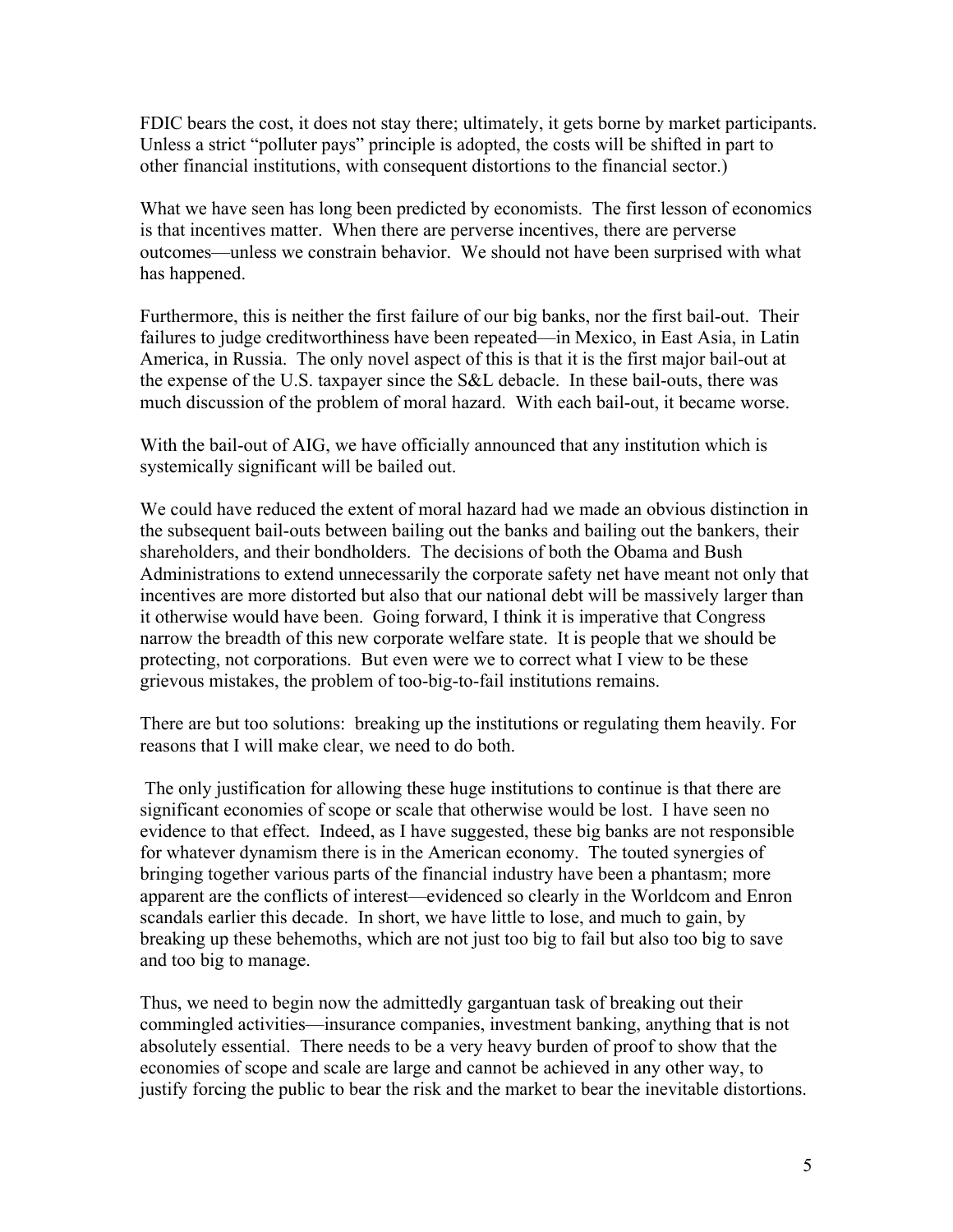The recent G-30 report put it well. $4$ 

 $\overline{a}$ 

Almost inevitably, the complexity of much proprietary capital market activity, and the perceived need for confidentiality of such activities, limits transparency for investors and creditors alike….In practice, any approach must recognize that the extent of such risks, potential volatility, and the conflicts of interests will be difficult to measure and control. Experience demonstrates that under stress, capital and credit resources will be diverted to cover losses, weakening protection of client interests. Complex and unavoidable conflicts of interest among clients and investors can be acute. Moreover, to the extent that these proprietary activities are carried out by firms supervised by government and protected from the full force of potential failure there is a strong element of unfair competition with "free-standing" institutions...[And] is it really possible, with all the complexities, risks, and potential conflicts, that even the most dedicated board of directors and top management can understand and maintain control over such a diverse and complex mix of activities.

We know that there will be pressures, over time, to soften any regulatory regime. We know that these too-large-to-fail banks also have enormous resources to lobby Congress to deregulate. We have seen it, and we are now suffering as a consequence. This was not an unforeseeable accident. It was predictable and predicted. Accordingly, I think it would be far better to break up these too-big-to-fail institutions and strongly restrict the activities in which they can be engaged than to try to control them.

In short, we need to admit that those that predicted dire consequences to come from the repeal of the Glass-Steagall Act were correct. They warned about conflicts of interest, the increase in concentration of the banking system, with increasing risks of too-big-tofail institutions—and increasing systemic risk as a result. They warned about the consequences of transferring the investment banking culture to the commercial banks, who are entrusted with the management of the payment system and ordinary individuals' savings—insured by the government. The critics suggested that the benefits from economies of scope and scale were exaggerated, and, if present at all, these were almost surely outweighed by the costs. As painful as it may be, we need to revisit these questions. Depression-era regulations may not be appropriate for the twenty-first century, but what was needed was not stripping away regulations but adapting the regulatory system to the new realities, e.g. the enhanced risk posed by derivatives and securitization.

The process of breaking them up may be slow; there may be political resistance—even if the shareholders have not done well, their officers have, and their political contributions have not gone unnoticed. Hence, our regulatory structure must be prepared to deal with any financial institutions that are too big to fail. We cannot allow them to undertake the one-sided bets they have been making. There must be strong restrictions on the kinds of risk-taking positions that they can undertake. None should be allowed to have any offbalance sheet activities. They should not be allowed to have employee (and especially

<span id="page-5-0"></span><sup>4</sup> Group of Thirty, *Financial Reform: A Framework for Financial Stability*, Washington, DC, January 2009*.*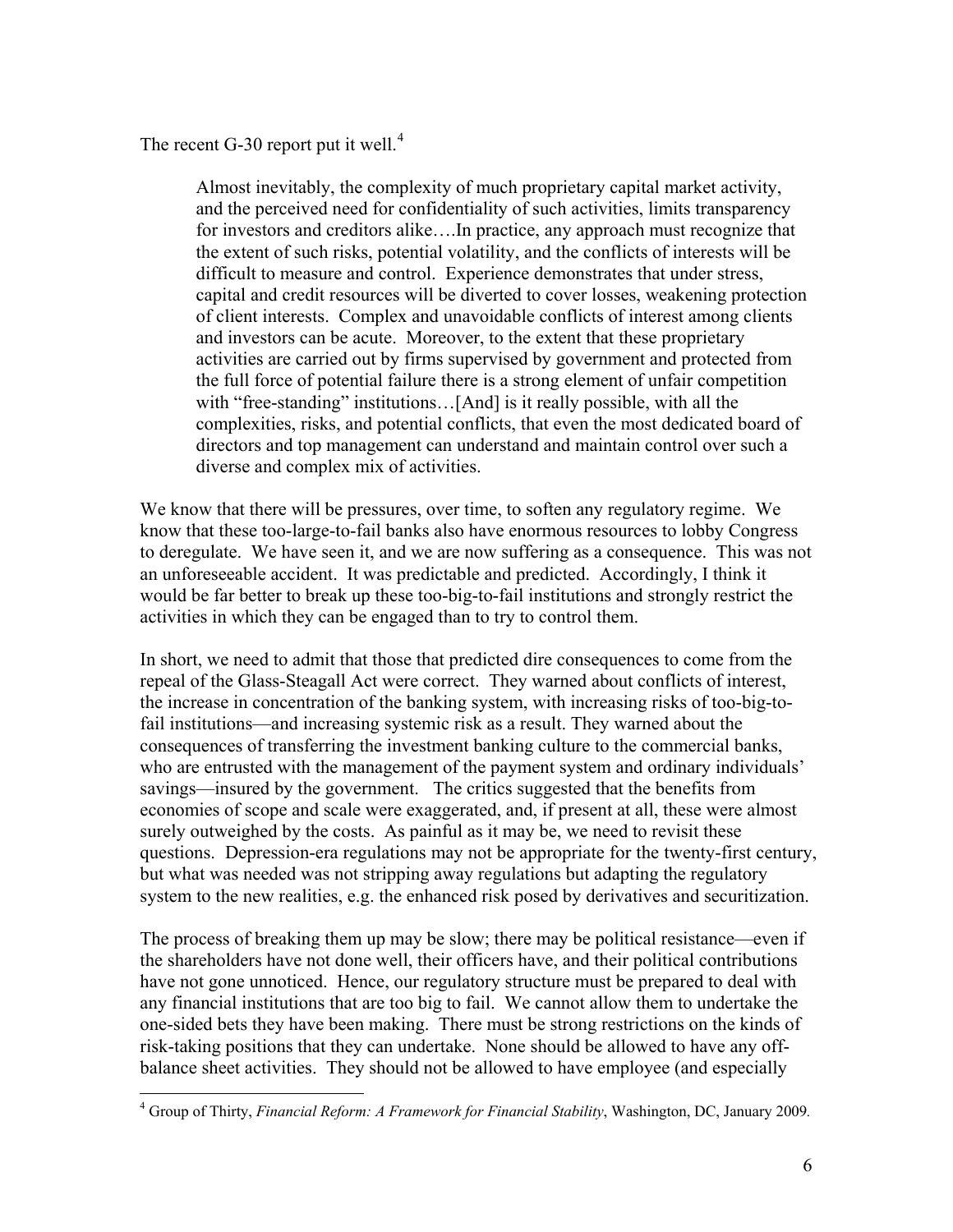managerial) incentive structures that encourage excessive risk-taking and short-sighted behavior. We should limit credit default swaps and certain other derivatives to exchange traded transactions and to situations where there is an "insurable risk." We should limit leverage, and capital adequacy standards should adjust to, say, the expansion of portfolios. Elsewhere, Elizabeth Warren has put forth a convincing case for a Financial Products Safety Commission. One of the tasks of such a Commission would be to identify which financial products were safe enough to be held or issued by the too-big-to-fail financial institutions. This is the comprehensive regulatory agenda that I have outlined in previous testimony.<sup>[5](#page-6-0)</sup> More than oversight is needed; what is needed are strong restrictions on what they can do.

Too big to fail banks should be forced to return to the boring business of doing conventional banking, leaving tasks of risk taking or management to others. There are plenty of other institutions (not depository institutions but smaller, more aggressive companies that are not so big that their failure would bring the entire economy down) that are able to take on risk. Such a reform would increase the efficiency of the economy, because as noted, in current institutional arrangements, the playing field is tilted against stand-alone institutions because of the implicit subsidy given to the too-big-to-fail institutions.

Too-big-to-fail banks are of particular concern because of the added problems of insured depositors. (Too-big-to-fail insurance companies should face corresponding restrictions, e.g. they should be limited to selling conventional insurance products, with well defined actuarial risks.)

The restrictions on their activities may yield low returns—but that is as it should be: the high returns that they earned in the past were the result of risk taken at the expense of American taxpayers. A basic law in economics is that there is no free lunch; higher than normal returns come with risk—and these too-big-to-fail institutions are not the ones that should be undertaking this risk. There are plenty of other institutions in our society to fill the role.

We should, at this point, recognize that for these too-big-to-fail institutions, we taxpayers are a peculiar implicit owner: we share in any (tax reported) profits (they are often clever not only in accounting and regulatory arbitrage but also in tax arbitrage), but we bear a disproportionate share of the losses. However, we have little control over what they do. Given our implicit stake, we should demand the highest standards of corporate governance, including full expensing of stock options.

What I am arguing for is a variant of what is sometimes called the Public Utility Model. The too-big-to-fail banks should be put at the center of a new electronic payment system that will use modern technology to provide a twenty-first century payment system (at low costs) for America. They should not be allowed to engage in the predatory credit card practices that have become commonplace. We should have a twenty-first century

 $\overline{a}$ 

<span id="page-6-0"></span><sup>&</sup>lt;sup>5</sup> Stiglitz, Joseph, Testimony at the Regulatory Reform Hearing, Congressional Oversight Panel, January 14, 2009.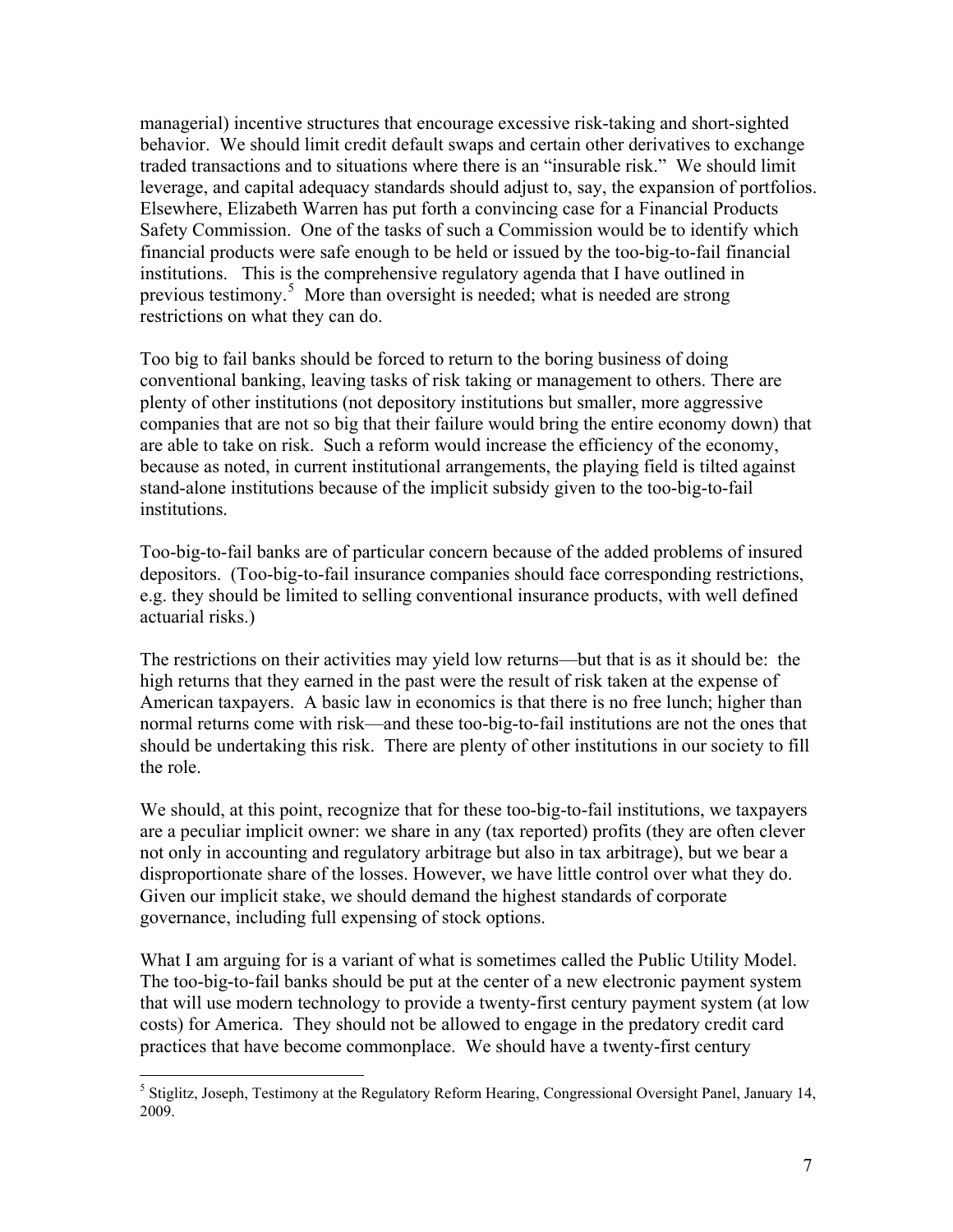efficient and fair credit system to correspond to our twenty-first century electronic payment mechanism. The too-big-to-fail banks should also be required to provide banking services to underserved communities—and at prices and terms that are competitive, reflecting actual costs.

Nor does it make sense, as we have been doing, to force those banks that have been performing the job of real-banking to pay for the losses of the too-big-to-fail banks. It is neither equitable nor efficient. With bonds guaranteed by the FDIC, we are, in effect, forcing all depositors, including those in good banks, to bear at the very least some of the risk and costs associated with the mistakes of our banks that are too big to fail. They should bear this cost, e.g. in the form of a special tax imposed on profits, dividend distributions, bonuses, and interest payments on bonds. (If we can make a credible commitment not to bail out bondholders—demonstrated by allowing the current bondholders to take a haircut—the latter should be exempted. Given our current policy stance, they should not be.)

In environmental economics there is the basic principle of the polluter pays. Those who pollute must pay the cost of clean-up. It is a matter of efficiency and equity. The toobig-to-fail institutions have contributed to the pollution of the global economy with toxic mortgages; they should now pay for the cost of clean-up.

One of the disturbing aspects of the recent bail-outs is the absence of a clear set of criteria—and a seeming inconsistency in practice. Ten years ago, many argued that it was appropriate for the government to take a key role in the bail-out of Long Term Capital Management, a hedge fund, because it was too big to fail—this after claims had been made that no hedge fund was large enough to pose systemic risk.

The list of those that received AIG money includes many who did not pose systemic risk to the U.S., suggesting that it may have been far cheaper to target money to those that posed systemic risk; certainly, such a policy could have been designed to ensure a far higher expected return to Treasury than the strategy chosen.

Before a crisis, every financial institution will claim that it does not pose systemic risk; in a crisis, almost all (and those that would be affected by a collapse) will make such claims. Recognizing this, we must take a precautionary approach: a systemically significant firm is any whose failure, alone or in conjunction with other firms following similar investment strategies, would lead to a cascade of effects significant enough to justify government intervention.

If those in the financial market continue to insist, as they have been, that allowing any major bank to go under would lead to a cascade of effects simply because of fears that it might induce among bondholders, the reach of institutions that fall within the rubric of "too-big-to-fail" needs to be greatly broadened. One cannot have it both ways: claim that we need only to regulate tightly the largest institutions that are too big to fail, and claim at the same time that a bankruptcy of *any* large institution would lead to a cascade of effects through market expectations. If the taxpayer is told he must pony up billions of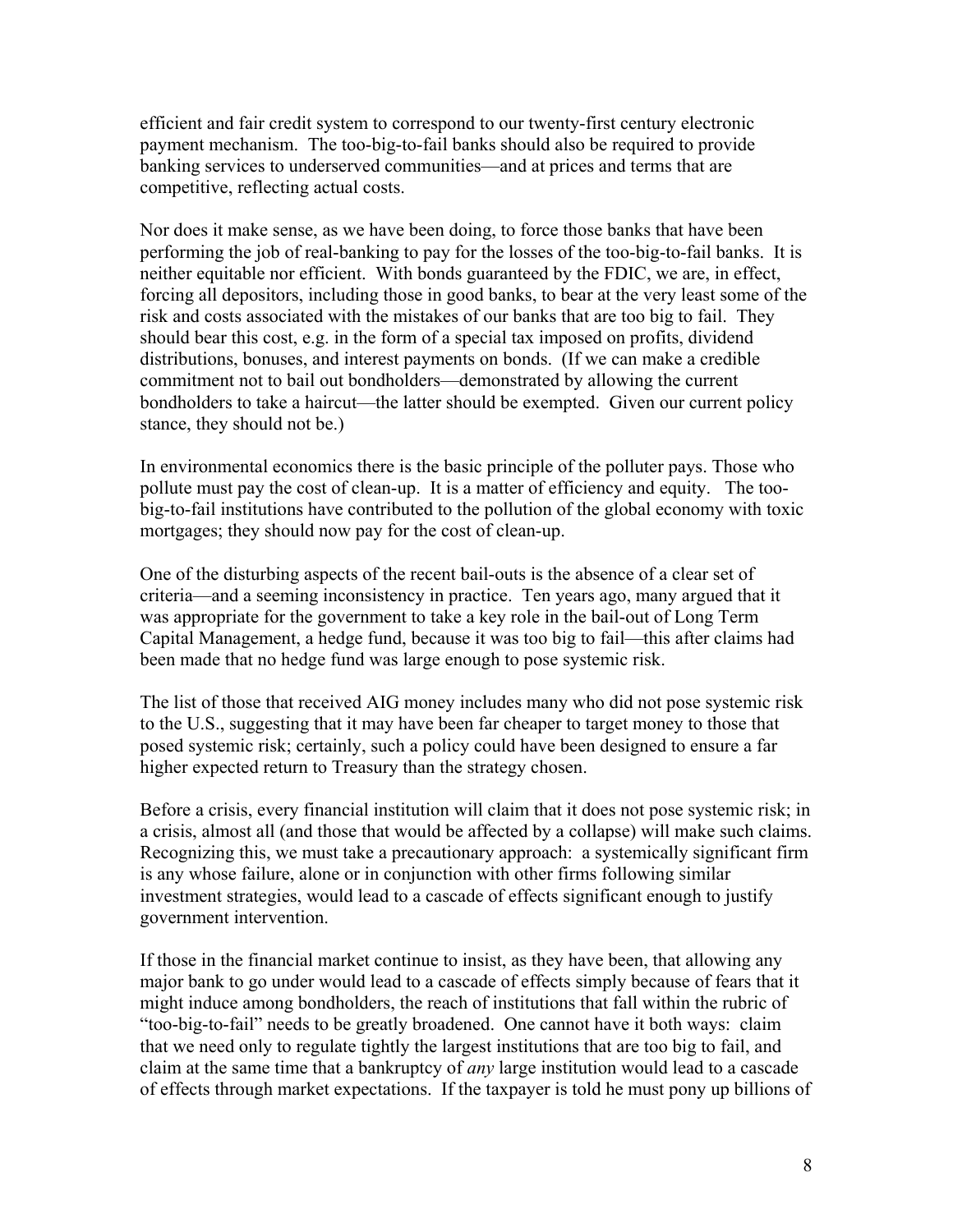dollars because allowing bondholder interests, or even shareholder interests, to be diminished as they would under normal rules of a market economy, then the net of strong regulation has to be correspondingly wide.

We should recognize too that systemic significance is not only related to the size of the firm itself but also to its interconnectedness with the rest of the economy, and that a firm which is not systemically significant could easily turn into one. Even a small firm may be systemically significant. It was only a small part of AIG that was responsible for posing systemic risk. It might have done so as a stand-alone institution. Hence, we will have to impose analogous restrictions, perhaps slightly softened, on any financial institution that could turn into a too-big-to-fail institution. This is one of the reasons that regulation and oversight have to be comprehensive. (The mathematics of ascertaining systemic importance is complicated, but today, with adequate reporting requirements, we have the tools to do a far better job than in the past.)

One of the quandaries we face going forward is that any restrictions on the banking system will encourage the development of a shadow-banking system. This is another reason why any regulatory system has to be comprehensive and flexible—flexible in extending the net of tight regulation to any new institutions or markets that represent systemic risk. However, there should be no flexibility in relaxing the net of regulation in response, perhaps, to some mistaken belief that markets are self-regulating (as we did during the past quarter century) on old institutions that continue to pose systemic risk.

Even if we regulate our too-big-to-fail institutions reasonably well, some of them will fail. Of course, if we don't regulate them well—as we have not—failures will be more frequent. How we handle these failures is important. If we continue on the current path, it will increase the risk of moral hazard and will encourage excessive risk taking. We need to have a clear rule book, and we need to play by the rules. We know that in the next crisis, financial markets will again point a gun at our head, threatening the end of the world unless there is a massive bail-out. Never again, however, should we confuse bailing out the banks with bailing out the bankers and their shareholders.

I applaud the Administration in their efforts to get stronger resolution powers. An appropriately designed system, fairly implemented, might enable government to take prompt corrective action—before a calamity is on us—and, by forcing shareholders and bondholders to absorb the losses before imposing burdens either on taxpayers or the FDIC, might mitigate problems of moral hazard.

Not only would such a system improve incentives, it might also address one of the concerns that is leading to such demoralization of the public—the appearance of selective enforcement of rules, of double standards, of some institutions and sectors being treated in a preferential way, perhaps not uncoincidentally, related to campaign contributions.

We should recognize that, in a sense, the too-big-to fail institutions have succeeded in managing *their* risk well—but not in the way advertised. A relatively small investment in campaign contributions (the combined campaign contributions of U.S. financial,